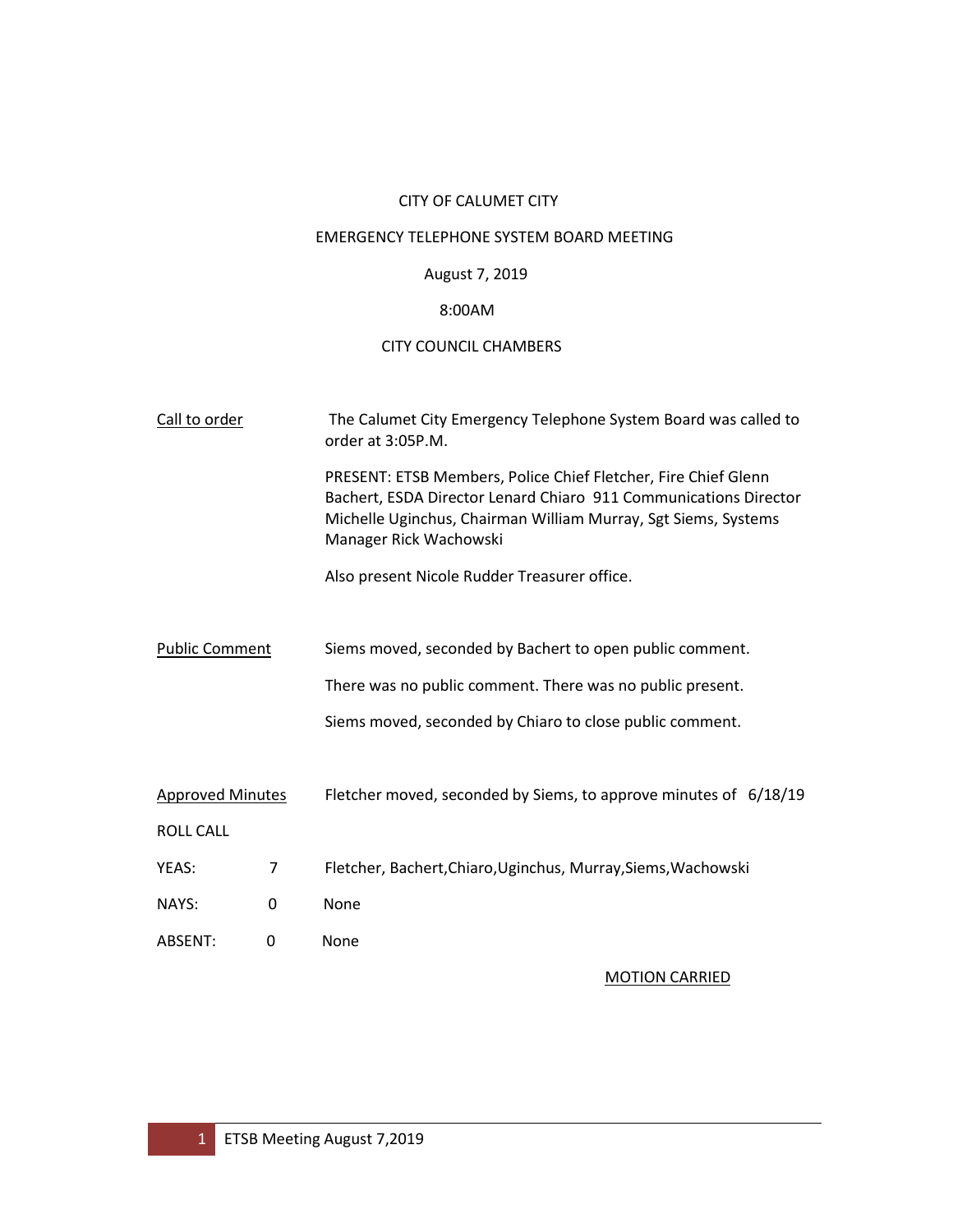## Old Business

## Endeavor Hardware Support Agreement (server formally known as VIA)

Wachowski has been in contact with Solutions II to replace VIA. Murray asked if would have sole pripority rights. Wachowski advised would see what they offer. Wachowski asked Uginchus if could get a direct contact for Solutions II from Spillman. Uginchus advised would contact Caleb from Spillman. Wachowski advised would try to have information for next meeting.

#### Audit

Murray gave an update regarding the ETSB audit advised spoke with Crowe, Kasperick and Torres. Torres advised the ETSB board would be a component unit as a department. The ETSB board would not have to amend to fiscal year. Torres advised if any changes needed to be made they would advise. The cost would come from the City, not the ETSB board.

## Central Dispatch

Murray advised had a meeting with Ron Robertson from Central dispatch, along with Mayor Michelle. Robertson was advised that we will not be amending the contract or renewing. Siems advised that we may want to see if any towns with Central Dispatch we would consider dispatching for as he has heard that they are not satisfied with the services. Uginchus advised that Calumet City dispatch could handle taking on another agency they have with the small call volume with the staffing we have now. Murray asked Uginchus if could pull the call volume for next meeting. Uginchus advised the price that Central dispatch was charging to dispatch. Murray asked if Cook County price was at \$60,000. Siems then advised Cook County base charge may start at \$60,000, then have to pay per call which adds up as well and radio fees.

#### New Business

## Net motion Contract

Uginchus advised the board that the Net Motion contract ends on 10/30/19. Uginchus has reached out to AT&T to get quote for next year and would have by next meeting.

## Treasurer's Report Nicole Rudder was present from the Treasurer's office.

Rudder advised has all motions from City Counsel for the Next Generation 911 money. Would like to make motion to pay off Spillman the 89,879.83. Rudder advised once that was paid would start making payments to the City to pay off the 83,097.37. Rudder asked about the outstanding Verizon bill and that she could not find any information on it. Uginchus advised that the City pays the Verizon bill and the ETSB board reimburses the City. Murray asked about what invoices were from Spillman. Rudder advised from 2013,2014,2015 and 2017.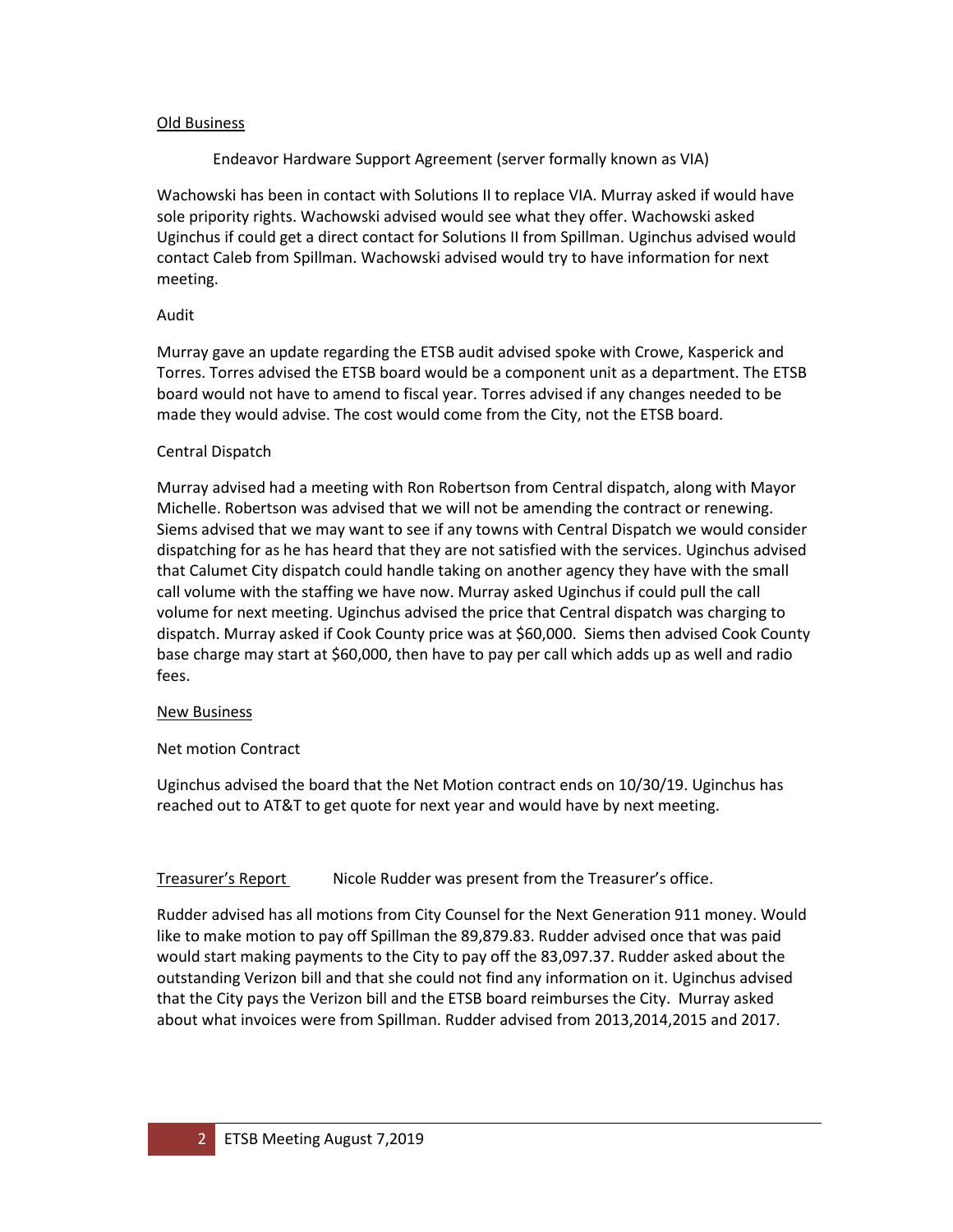Motion to pay Spillman 89,879.83

Motion Siems, seconded by Bachert

ROLL CALL

YEAS: 7 Fletcher, Bachert, Chiaro, Uginchus, Murray, Siems, Wachowski

NAYS: 0 NONE

ABSENT: 0 NONE

# MOTION CARRIED

## Approved bill listing \$ 70,482.15

| Motorola Solutions Annual Maintenance 8/1/19-7/31/20 \$61,707.45 |           |  |  |
|------------------------------------------------------------------|-----------|--|--|
| Miner Electronics Program Star Codes                             | \$260.00  |  |  |
| Miner Electronics Add Star Codes for Lake County                 | \$130.00  |  |  |
| Miner Electronics Battery Backup Repair                          | \$419.00  |  |  |
| Miner Electronics Battery Back up Repair                         | \$419.00  |  |  |
| Precision Controls Repair Dispatch A/C                           | \$1208.70 |  |  |
| Vertical Integrated 2019 HW Maintenance                          | \$6757.00 |  |  |

Uginchus advised the second Miner bill from \$419.00 should be \$159.00 and was not sure if the Precision Controls Repair was the ETSB bill or from the Police Department. Murray asked how was the A/C repair bills paid before. Siems advised from the Police Department funds. Murray advised to keep it that way. Uginchus also advised for the Motorola Solutions Maintenance bill to check to ensure we are using those modules. Murray advised Fletcher to break down what the Police Department is using and what Dispatch uses. Fletcher advised would check at the staff meeting. Murray advised to see if could push back payment to September 15,2019. Uginchus advised she would contact Spillman.

The revised bill listing is 72,025.15

Motion Siems, seconded by Wachowski

ROLL CALL

YEAS: 7 Fletcher, Bachert, Chairo, Uginchus, Murray, Siems, Wachowski

NAYS: 0 NONE

ABSENT: 0 NONE

MOTION CARRIED